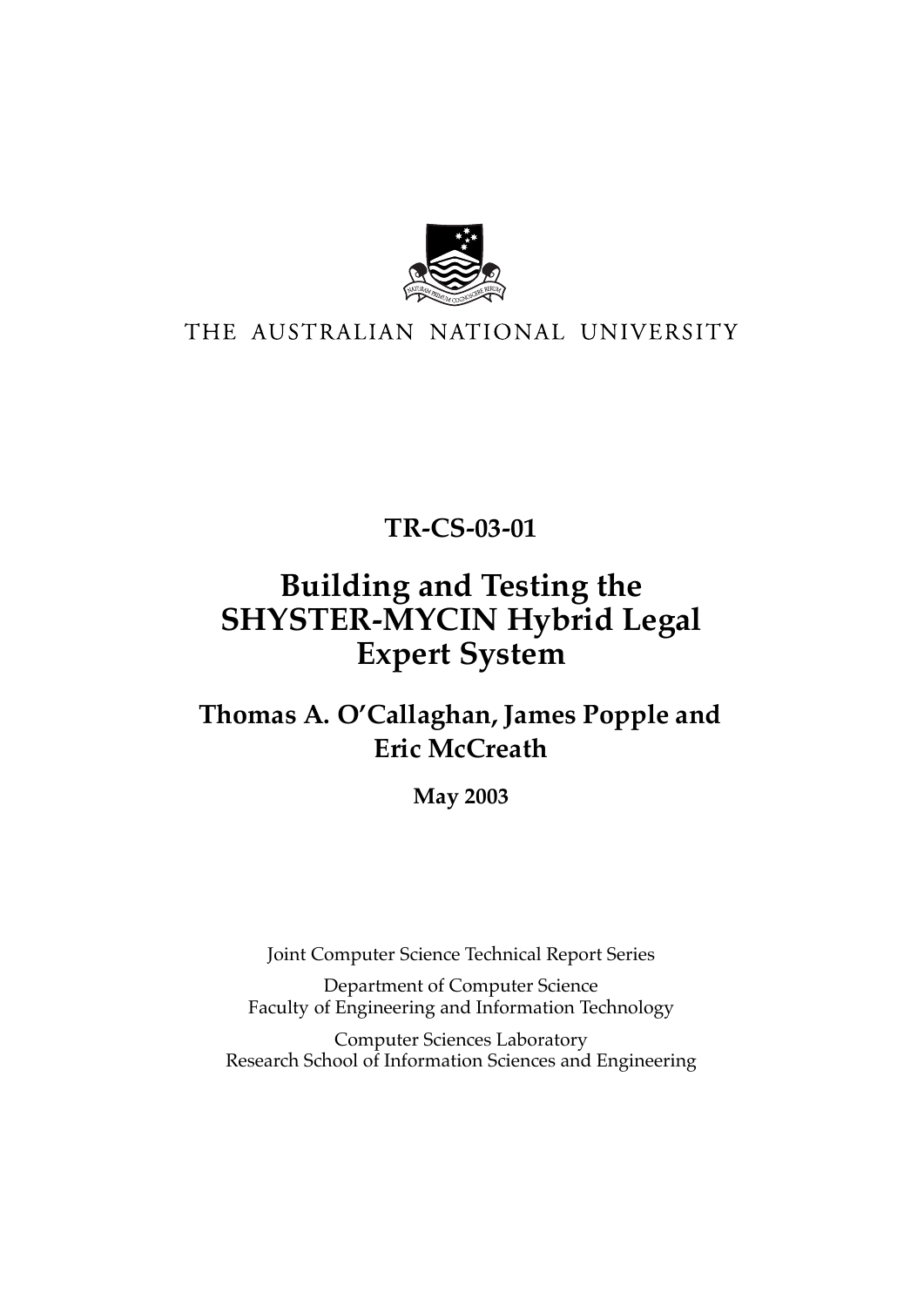This technical report series is published jointly by the Department of Computer Science, Faculty of Engineering and Information Technology, and the Computer Sciences Laboratory, Research School of Information Sciences and Engineering, The Australian National University.

Please direct correspondence regarding this series to:

Technical Reports Department of Computer Science Faculty of Engineering and Information Technology The Australian National University Canberra ACT 0200 Australia

or send email to:

[Technical.Reports@cs.anu.edu.au](mailto:Technical.Reports@cs.anu.edu.au) 

A list of technical reports, including some abstracts and copies of some full reports may be found at:

```
http://cs.anu.edu.au/techreports/
```
#### **Recent reports in this series:**

- TR-CS-02-06 Stephen M Blackburn and Kathryn S McKinley. *Fast garbage collection without a long wait*. November 2002.
- TR-CS-02-05 Peter Christen and Tim Churches. *Febrl freely extensible biomedical record linkage*. October 2002.
- TR-CS-02-04 John N. Zigman and Ramesh Sankaranarayana. *dJVM a distributed JVM on a cluster*. September 2002.
- TR-CS-02-03 Adam Czezowski and Peter Christen. *How fast is -fast? Performance analysis of KDD applications using hardware performance counters on UltraSPARC-III*. September 2002.
- TR-CS-02-02 Bill Clarke, Adam Czezowski, and Peter Strazdins. *Implementation aspects of a SPARC V9 complete machine simulator*. February 2002.
- TR-CS-02-01 Peter Christen and Adam Czezowski. *Performance analysis of KDD applications using hardware event counters*. February 2002.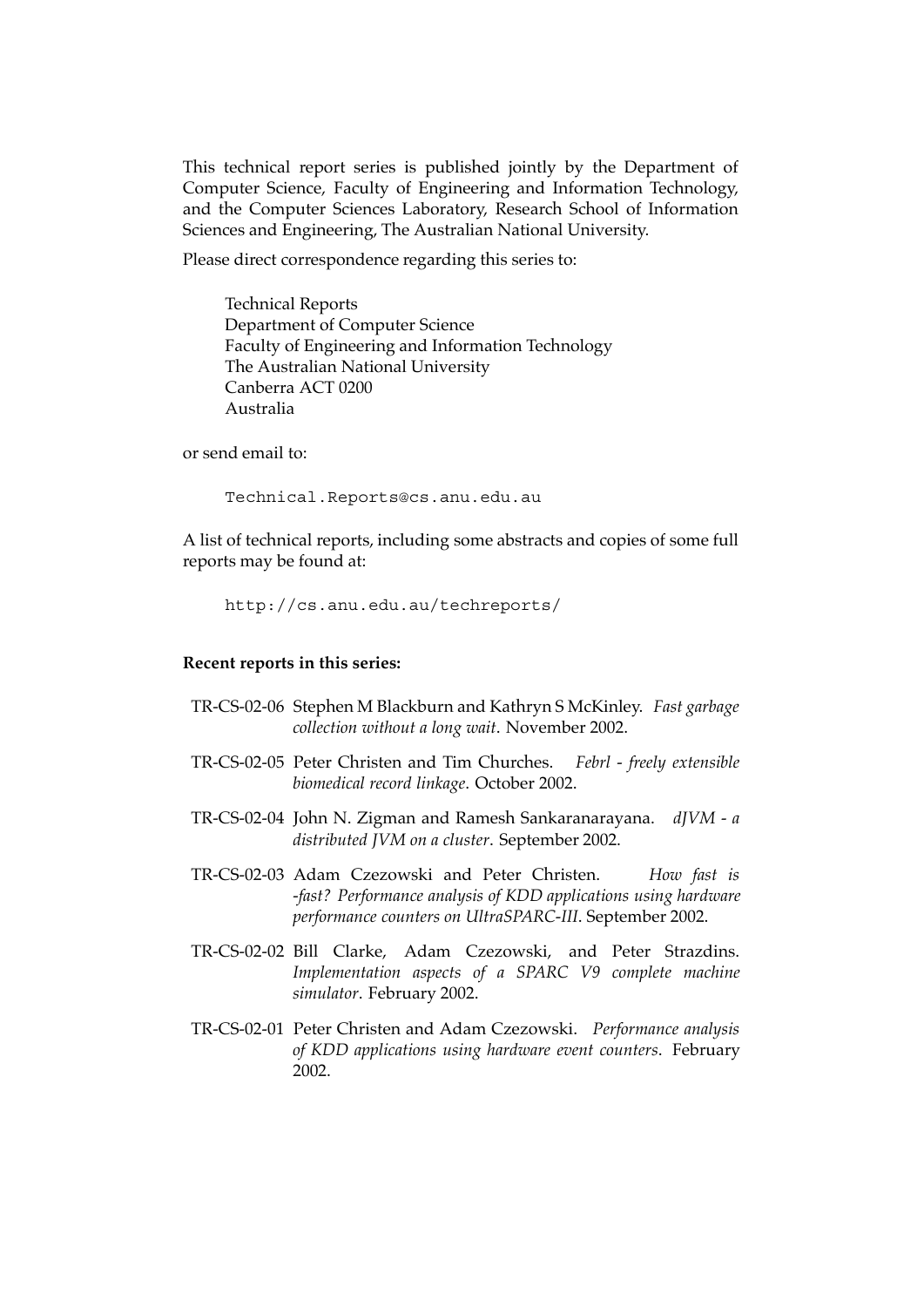# Building and Testing the SHYSTER-MYCIN Hybrid Legal Expert System

Thomas A. O'Callaghan James Popple Eric McCreath

[<tom@tom-ocallaghan.com>](mailto:tom@tom-ocallaghan.com) [<james@popple.net>](mailto:james@popple.net) [<eric.mccreath@anu.edu.au>](mailto:eric.mccreath@anu.edu.au)

Department of Computer Science Faculty of Engineering and Information Technology The Australian National University

### Technical Report TR-CS-03-01

### May 2003

#### **Abstract**

SHYSTER-MYCIN is a hybrid legal expert system created by combining rule-based and case-based reasoning. The MYCIN part uses a system of rules to reason with provisions of an Act of a parliament; the SHYSTER part uses analogy to reason with cases that explain "open-textured" concepts encountered in legislation.

The construction of the expert system is focused upon: creating and evaluating a model of legal reasoning, and improving the reporting made by the MYCIN part.

The model of legal reasoning is supported by jurisprudential discussion. The model holds that rules (in the strict sense of the word) cannot be extracted from cases. Cases should therefore be argued by analogy. The only rules that exist in law are those in legislation.

The method of evaluating the model of legal reasoning is comparative. Reports by the system are compared with reports by a test group of legally trained people. Both the system and the test group were provided with the same material on which to base their reports. This ensured that the evaluation was of the model of reasoning, rather than the depth of knowledge.

The reporting made by MYCIN was improved for use in SHYSTER-MYCIN, so that the system states how it comes to its conclusions. This reporting was then restricted to only the "interesting" conclusions.

Further information on the research described in this technical report is available in [\[21\]](#page-16-0) and [\[22\]](#page-16-1), and at [<http://cs.anu.edu.au/software/shyster/tom/>](http://cs.anu.edu.au/software/shyster/tom/).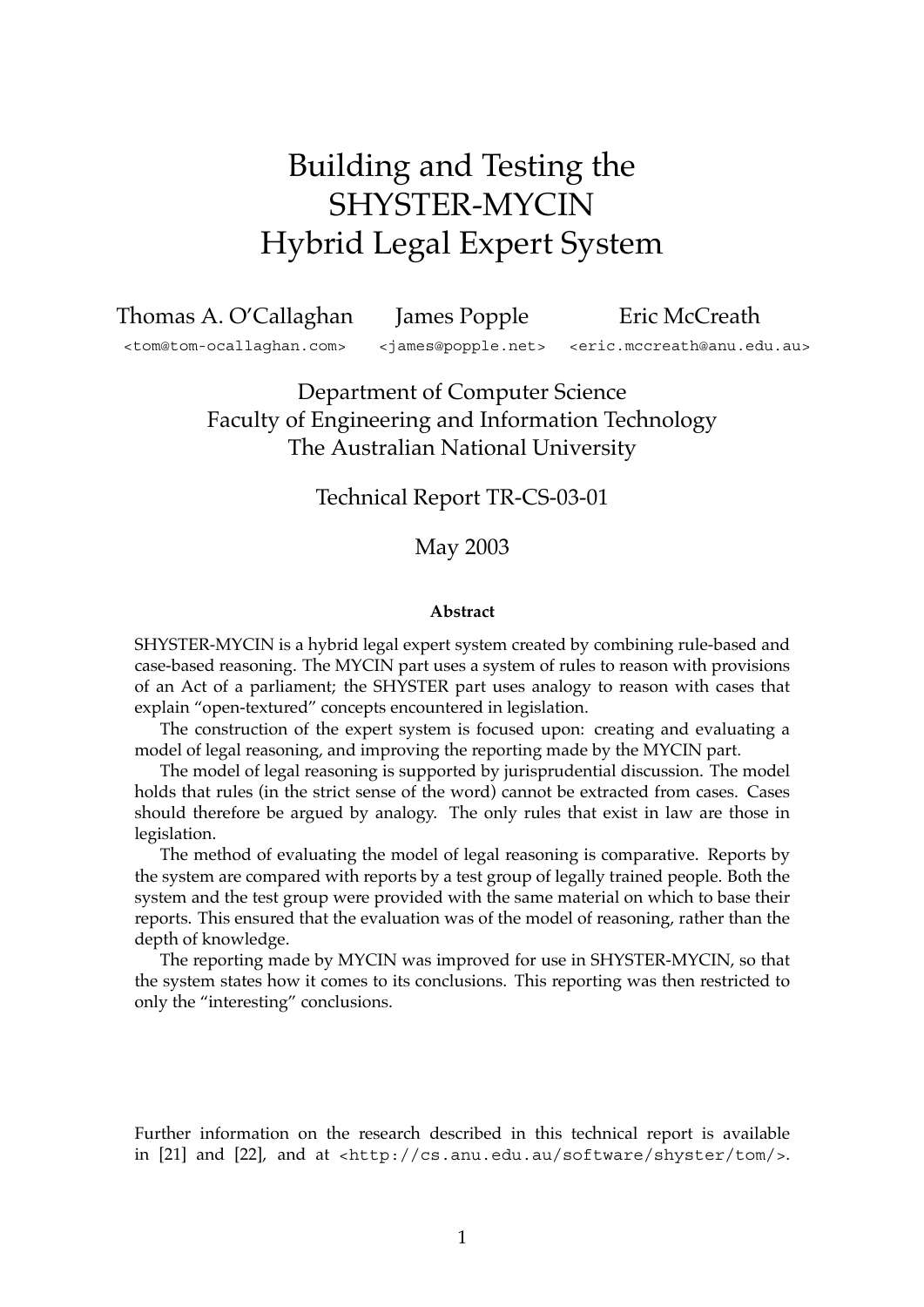### **1 Introduction**

SHYSTER-MYCIN was created by the first-named author, and is the legal expert system discussed in this paper. SHYSTER-MYCIN combines rule-based reasoning with case-based reasoning. The system is designed as a legal expert system to be consulted by legally trained people. This hybrid system enables the case-based reasoner (SHYSTER) to determine opentextured concepts when required by the rule-based reasoner (MYCIN).

The system operates on a reduced version of the Australian *Copyright Act 1968*, including cases that define the term "authorization["1](#page-3-0) (see section [2\)](#page-3-1). The Act is reasoned by a system of rules, whereas cases are reasoned by analogy. This approach is supported by jurisprudential discussions on legal reasoning (section [3\)](#page-4-0).

The system was created in three progressive versions (section [4\)](#page-8-0). The focus of the creation of the system was the reporting of reasons for conclusions. The second and third versions were tested against three criteria: validity, conciseness and correctness (section [5\)](#page-11-0). The system performed well against those criteria, indicating that the approach taken is appropriate: that is, it is appropriate to use rules to reason with statutes and analogy to reason with cases.

### <span id="page-3-1"></span>**2 Domain**

In Australia, copyright law is governed by the Copyright Act. All rights, remedies and defences originate from the Act.<sup>2</sup> In Australian copyright law, cases provide examples of applications of the Act and interpretations of terms used in the Act.

SHYSTER-MYCIN operates upon a restricted area of the Act. Specifically the sections that are represented in SHYSTER-MYCIN are a set regarding ownership of copyrights, the acts that may be exclusively performed and the infringement of those rights. The cases that SHYSTER-MYCIN knows about are those on the meaning of the term "authorization".

The term "authorization" is undefined in the Copyright Act. Consequently, a number of cases have been before the courts seeking answers as to what conduct amounts to authorization. The main contexts in which the issue has arisen are: "home taping of recorded materials, photocopying in educational institutions and performing works in public" [\[19,](#page-16-2) page 198].

In 2002, the Act was amended to include guidelines on defining "authorization". However, this does not amount to a definition; the term remains undefined in the Act. Subsections 36(1A) and 101(1A) provide guidance when determining if an act can be said to be an authorization of an infringement of an exclusive right. These new provisions essentially codify the principles drawn from the leading Australian case.<sup>3</sup>

(c) whether the person took any other reasonable steps to prevent or avoid the doing of the act, including whether the person complied with any relevant industry codes of practice.

<span id="page-3-0"></span><sup>&</sup>lt;sup>1</sup>The meaning of the term "authorization" in the Copyright Act is one of the four areas of law on which SHYSTER was tested (see [\[25\]](#page-16-3)).

<span id="page-3-2"></span><sup>&</sup>lt;sup>2</sup>See section 8 of the Act: "[s]ubject to section 8A, copyright does not subsist otherwise than by virtue of this Act." (Section 8A deals with the prerogative rights of the Crown in the nature of copyright.)

<span id="page-3-3"></span><sup>3</sup>*University of New South Wales v Moorhouse* (1975) 133 CLR 1, as explained in the Explanatory Memorandum to the Copyright Amendment (Digital Agenda) Bill 2000.

The facts to be considered in determining whether an infringing act was authorized should include:

<sup>(</sup>a) the extent (if any) of the person's power to prevent the doing of the act concerned;

<sup>(</sup>b) the nature of any relationship existing between the person and the person who did the act concerned;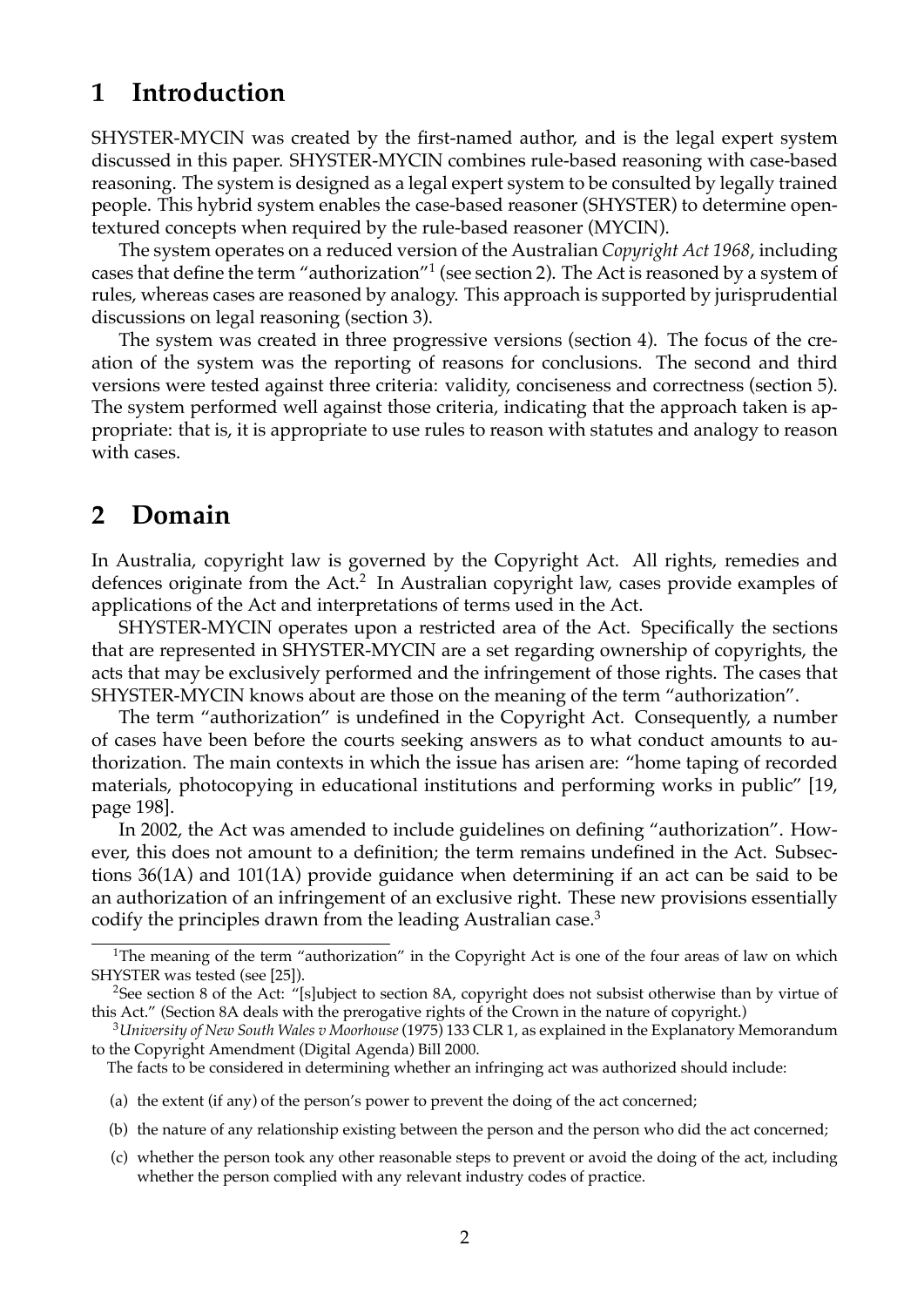The case-base is restricted to those cases up to 1983. The reason for this is that the focus of the construction of SHYSTER-MYCIN was on the creation of the hybrid system and the improving of the MYCIN component. The case law specification that was used with the SHYSTER part consisted only of decisions up to 1983 for reasons explained in [\[25,](#page-16-3) page 181].

### <span id="page-4-0"></span>**3 Method of Reasoning**

Susskind has criticised all developers of legal expert systems as failing to consider jurispru-dence<sup>[4](#page-4-1)</sup> in their construction [\[33,](#page-17-0) page 194]. At best some attempted justification of their method after the construction of the system. Susskind suggests that jurisprudence should be the starting point for a legal expert system rather than merely a point of discussion after construction.

Whilst this may be a valid point, the works that Susskind suggests (Hart, Dworkin, Finnis or Raz) as starting points are not, at least immediately, useful. Jurisprudence almost solely deals with general questions such as "what is law?"and "what is good law?". The jurisprudents have rarely studied the question of "how do we argue with law?" or "how does a lawyer reason?" The answers or discussion on these questions must surely provide a more sturdy ground to begin the construction of a legal expert system than a theory of "what law is". Chandler states that "[m]ore must be known about the mental operations a lawyer performs when engaging in case law research before the computer can be programmed to aid him to the full extent of its capacity" [\[10\]](#page-15-0). Bing is in agreement: "[a] computer program for legal reasoning cannot be created without first characterising the task to be performed and the means by which the reasoning agent performs it" [\[5\]](#page-15-1).

Hart [\[14\]](#page-16-4) views the legal system as heavily rule-based. He claims that rules can be extracted from all cases, and that these are "as determinate as any statutory rule" [page 135]. However, just prior to this statement, he concedes that there is "no authoritative or uniquely correct formulation of any rule to be extracted from cases" [page 134]. Hart attempts to reconcile these statements by claiming that whilst "no authoritative or uniquely correct" rule exists, there is "very general agreement" [page 134]; yet it still seems a leap of faith to characterise that "rule" as being as determinative as rules extracted from Acts of a parliament. If the "general agreement" is such that the rule is so well defined and understood by all, then why is there litigation? In Hart's world, in every dispute both parties must already know which one will lose.

Eisenberg [\[13\]](#page-16-5) explains in detail the process of extracting rules from cases. In his discussion on reasoning by analogy, he rejects Levi's [\[17\]](#page-16-6) characterisation (as described below) of legal reasoning as only involving reasoning by example/analogy:

It may be that example [analogy] has a part to play in the intuitive leap of discovery. Courts, however, cannot leave matters at that. Courts must justify their results by objective reasons that meet certain criteria, and must reject intuitive

<span id="page-4-1"></span><sup>&</sup>lt;sup>4</sup>"The subject matter of jurisprudence, whether the discipline be classified as an art or science, is the nature of law and its working" [\[18,](#page-16-7) page 1]. Chinhengo notes the etymology of the word "jurisprudence" from its Latin routes—*juris* "of the law" and *prudens* "skilled"—and indicates this vague definition of the term has meant that over the years the term has taken on a number of different meanings [\[11,](#page-15-2) page 2]. He continues, stating that "jurisprudence may be said to involve the study of a wide range of social phenomena, with the specific aim of understanding the nature, place and role of law within society". The two chief divisions of jurisprudential enquiry were defined by Austin as analytical and normative, addressing general questions of "what is law?" and "what is good law?" respectively [\[4\]](#page-15-3).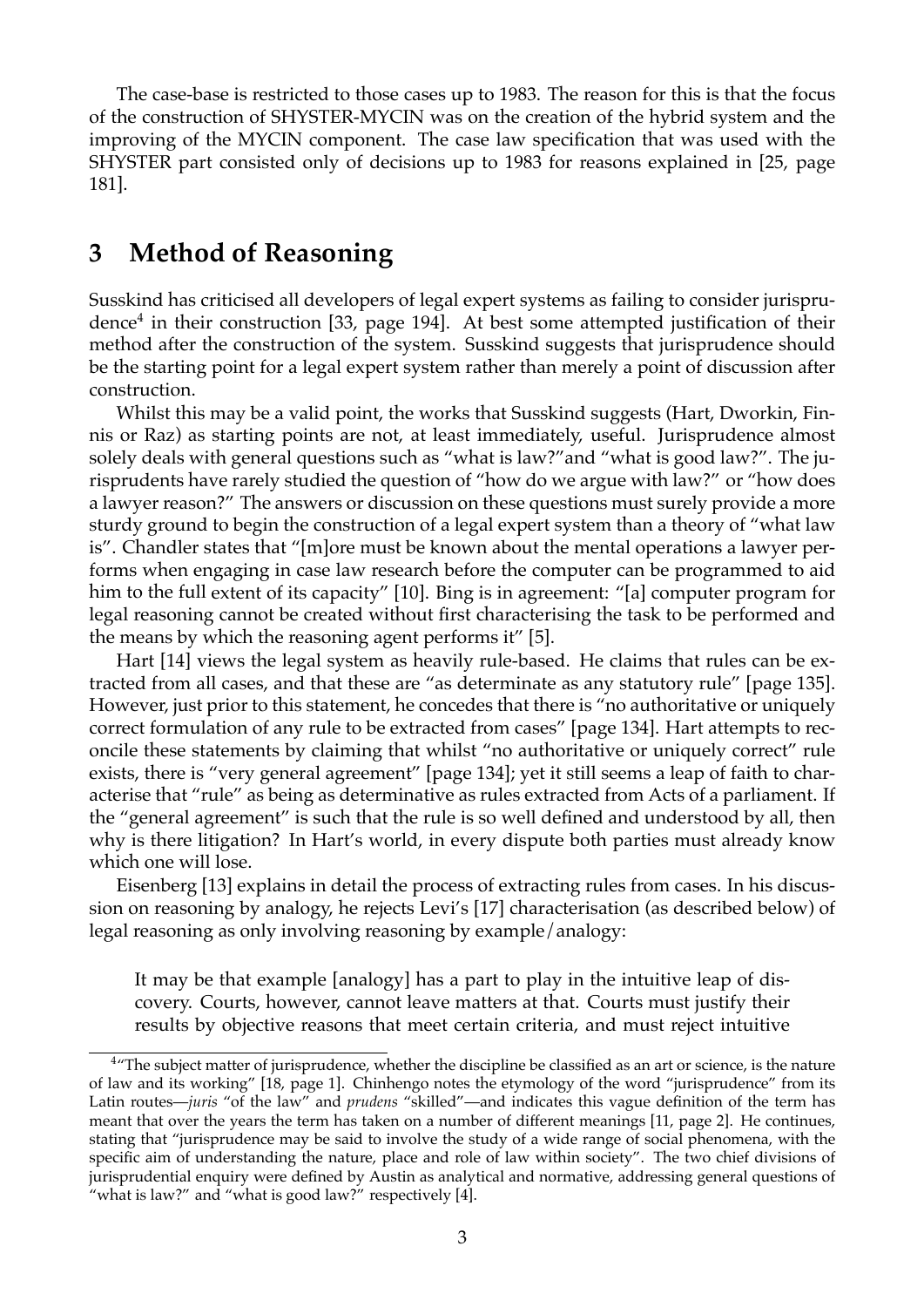conclusions that they cannot justify in this way. In a normative context, justificatory reasoning can proceed only from standards, and "reasoning by example," as such, is virtually impossible. Reason cannot be used to justify a normative conclusion on the basis of an example without first drawing a maxim or rule from the example (or, what is the same thing, without first concluding that the example "stands for" a maxim or rule). [page 86]

Eisenberg believes that a rule must be created somewhere in the process of reasoning by analogy. However, in his description above, analogy can occur as the first stage in the process. The "concluding that the example 'stands for' a maxim or rule" is simply the process of stating how the two cases are alike. The rule is created with a specific association and application in mind. It is therefore not a general, but instead a very specific "rule".

Aarnio puts forward a view of legal reasoning in which induction is allowable, but it only provides prediction, not certainty. Aarnio contrasts law with nature, declaring that in nature there are "regularities, instances of invariability" which permit generalisation, whereas law is "volative, a result of human will" [\[1,](#page-15-4) page 79] and consequently generalisations can never hold.

Aarnio explains [at page 79] the inability to generalise in law by an example of the localisation of any "rule": "If a person, then, has checked cases  $a$ ,  $b$ ,  $c$  and  $d$  and has stated that legal principle  $N_i$  is expressed in all of them, this does not yet entitle him to claim that the principle is *general* in nature."

Whilst Aarnio rejects the idea of declaring a rule "general in nature", he believes that prediction is possible. When there are several cases all of which express the same rule, then the "possibility to draw up a plausible prediction *increases*" [page 256]. He does, however, deny the possibility of making a prediction or rule from a single case.

Although more cases give a better chance of defining a rule, Aarnio warns of Dray's paradox: "a law providing a historical explanation may be sufficiently comprehensive only when it contains such a large number of restrictive conditions that in the end it only concerns the individual case that should be explained" [page 73]. As the certainty of a prediction increases with the addition of more cases from which the prediction is inducted, the generality of the prediction decreases.

Aarnio cautiously concedes that inducting a rule may be possible from cases. However, this concession is made with such a limitation for it to almost be a denial of the appropriateness of inducting a rule.

The concept of a rule fits very neatly into computer science, as "if ... then ..." statements have been a part of computing since its inception. However, the ease of handling such representations should not be the motivation for modelling the real-world system in that way.

In the second edition of his work Allen separates legal reasoning into two categories which are neatly separated by the line between case-law and statute-law. Allen states [\[2,](#page-15-5) page 248]: "Whereas precedent is inductive, enactment clearly imposes the necessity of deduction upon the Courts. It is general and comprehensive in form, precedent particular and limited. A decision, whatever implications may be read into it by subsequent comparison and interpretation, exists primarily for the settling of a particular dispute: a statute purports to lay down a universal rule."

By the time of his seventh edition [\[3\]](#page-15-6), Allen states that, whilst the method of arguing with cases is usually termed induction, what really happens is argument by analogy. Allen regards analogy as the best and most common form of argument—"a close analogy is more convincing than a far-fetched illustration" [\[3,](#page-15-6) page 286]. "Every *ratio* is an *interpretation* of authorities in the light of the facts of the instant case . . . The ratio is thus in a constant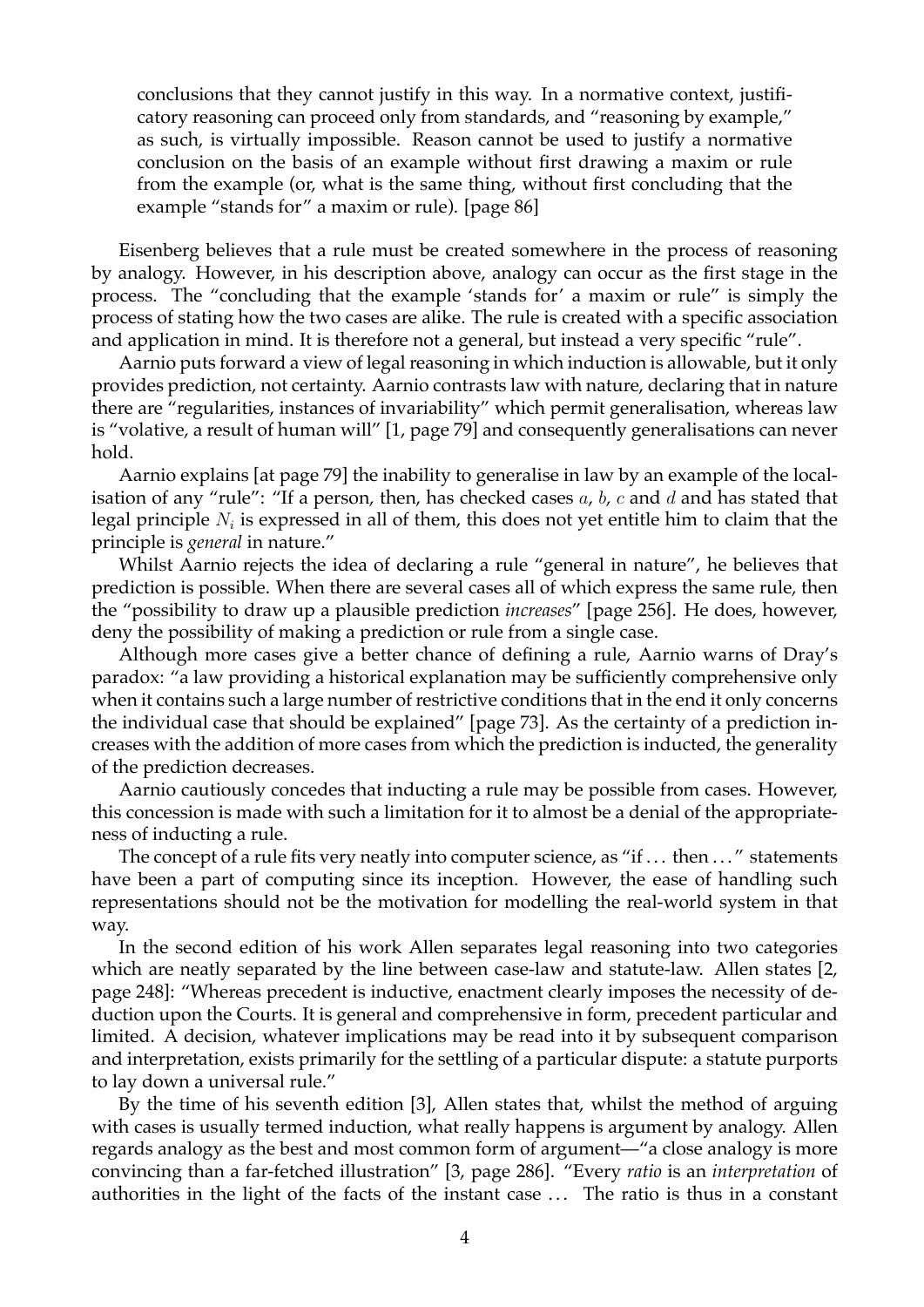state of flux ... it is not susceptible of any precise and comprehensive definition" [page 60]. When interpreting the *ratio* of a case in light of the instant case, analogy is necessarily involved. Thus there is a blurring in the four-step process typically taught to law students of "Issue-Rule-Application-Conclusion" (see for example [\[9,](#page-15-7) page 58–60]), that is, the rule and its application should be considered as one question—how the rule is to be applied to the facts of the instant case dictate how the rule will be formed.<sup>5</sup>

Levi [\[17\]](#page-16-6) explicitly states that the process of "Issue-Rule-Application-Conclusion" is not just blurred, but in fact is reversed (at least in the middle). Levi believes that the use of analogy is *the* method of arguing with cases in law—"the finding of similarity or difference is the key step in the legal process" [page 2]. By arguing with cases using the method of analogy, "the rules arise out of a process which, while comparing fact situations, creates rules and then applies them" [page 4].

Levi admits that such a description of the process of legal reasoning will not sit well with lawyers and judges, as it "runs contrary to the pretense of the system" [page 9]. However, he sees it as much more dangerous to continue in the belief of a system of rules being established from cases: "[t]he rule will be useless. It will operate on a level where it has no meaning . . . The statement of the rule is roughly analogous to the appeal to the meaning of a statute or of a constitution, but it has less of a function to perform. It is window dressing. Yet it can be very misleading" [page 9].

Leith [\[16\]](#page-16-8) begins his discussion of the "AI Man's View of Law" with the following observation: "it is almost as though when God made computer scientists, he made them all think of law in the same way—as a system of rules."

Leith views the law as being more than simply a system of rules. He states [at page 511] that: "it seems to me to be all very well to draw up a collection of rules from legislation; but, as lawyers all know intimately, a piece of legislation is but one thing in the legal world." Leith does not explicitly state that rules are an inappropriate way of reasoning with cases, but it is an obvious conclusion to make based on this statement.

Leith therefore presents the view that more than rule-based reasoning is required to reason in "the legal world". Leith states that rule-based reasoning is appropriate for statutes, but that it is not appropriate for the rest of the law (for example, cases).

Schauer states that whilst we speak of rules in the common law, they are "so malleable so as not to even be rules" [\[29,](#page-17-1) page 177]. Schauer appears to be of the view that rules in the proper sense cannot be elicited from previous cases: "[precedent] cannot serve to provide the rule-like constraint" [page 184]. Schauer states that there is an ambiguity in the word "rule". This ambiguity causes some jurisprudents to believe that the "rule of law" means that the law consists of rules. Schauer explains [at page 167] the use of the word "rule": "[i]n the sense that we have *rulers* who *rule* their subjects, 'rule' bears its closest affinity with 'reign' or 'control', and has only the remotest relationship with a form of decision-making characterized either by generality or by the entrenchment of generalizations."

At page 177, Schauer explains that whilst "rules" may claim to be applied, their application is not by way of interpretation. Rather "rules" are used as guidelines:

[a]lthough lawyers and judges can describe any number of common-law rules, and although both opinions and textbooks can state them in 'black letter' fashion, the rules have no single authoritative formulation, and accordingly the process of applying them does not involve an interpretation of the *text* of the rule . . . it

<span id="page-6-0"></span><sup>&</sup>lt;sup>5</sup>This method of reasoning appears to be heading the way of the rule skeptics. The rule skeptics see citing of legal rules in judgments as a *ex post facto* justification of the decision in a case rather than the sources upon which to reach the decision.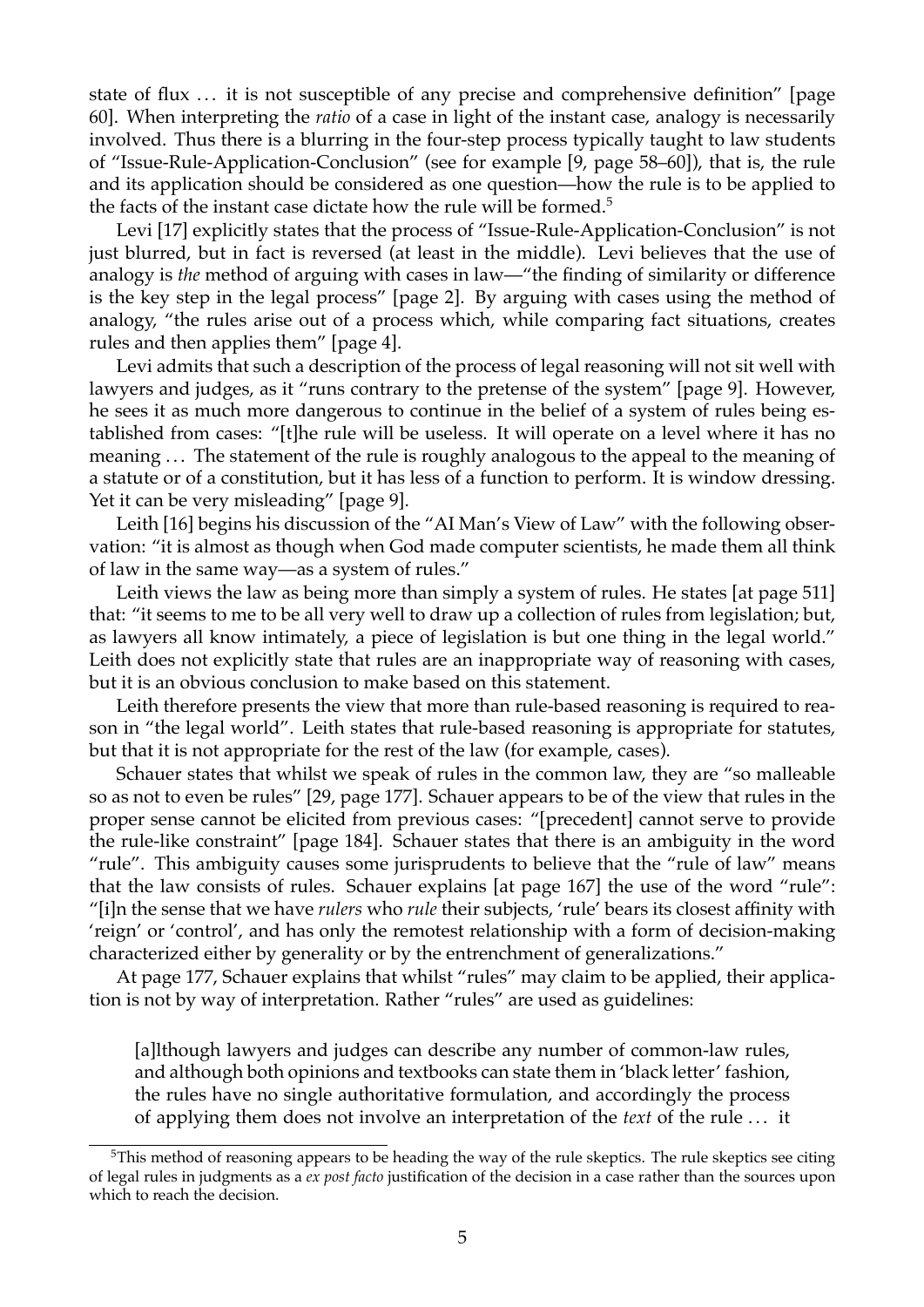appears that common-law 'rules' are indeed descriptive rather than prescriptive, functioning merely as temporary guides.

Schauer [at page 178] agrees with the rule skeptics, in that "[t]he common law appears . . . to be decision according to justification rather than decision according to rule."

Schauer identifies that there is a problem with claiming to find "rules" in cases. The problem that Schauer identifies [at page 183] is that at the outset of constructing a rule, the predicate (the facts of the case) must be stated. These facts cannot be easily stated:

What distinguishes reasoning from precedent from reasoning from rule, however, is the necessity in precedential reasoning of *constructing* the generalization/factual predicate that already exists in the case of a rule. As we have seen, the factual predicate of a rule, a generalization necessarily encompassing a multiplicity of events, is part of the rule's canonical form. But where there is only a previous decision and no rule-formulation, the source of the factual predicate is obscure, and consequently the manner in which the previous decision constrains becomes problematic.

For Schauer, the concept of precedent is to ensure the same result on the same facts. He notes [at 183]: "[n]o two events are exactly alike, but the idea of precedential constraint presupposes that a prior decision will control a subsequent set of facts that are *like* the first." Here the word "like" describes a definite association. That is, one case is "like" another. Cases are therefore compared by analogy.

To create a rule from a case would be to alter the use of "like" to describe indefinite, possible association. Schauer does not agree with the creation of rules from cases, and consequently would not condone this extension of the meaning of the word "like".

The comments that Schauer has made as to the problems with constructing "rules" are restricted to the common law. That is, Schauer does not agree with the proposition that cases can be argued with by use of rule-based reasoning. The method of reasoning that Schauer advocates is that of analogy.

Some of those who support the idea of extracting rules from cases admit their shortcomings. These "rules" are: local not general, temporal rather than permanent, and subjectively considered correct rather than universally.

Given these limitations, it hardly seems appropriate to refer to whatever is extracted from a case as a "rule". It is a guide that is extracted or a principle. The use of the word rule (in legal circles) is not designed to convey the same strictness as a rule say in mathematics something that cannot be broken.

The use of analogy to compare cases seems to fit well with the doctrine of precedent.<sup>6</sup> Such a method of reasoning has support from some of the above-mentioned jurisprudents.

- each court is bound by decisions of courts higher in its hierarchy;
- a decision of a court in a different hierarchy may be of considerable weight but will not be binding;
- only the *ratio decidendi* (the judge's decision on the material facts) of a case is binding;
- any relevant decisions, although not binding, may be considered and followed; and
- precedents are not necessarily abrogated by lapse of time.

<span id="page-7-0"></span><sup>6</sup>To select an appropriate line of authority, the courts adhere to the "doctrine of precedent". At a practical level, the doctrine provides a method of deciding how binding or applicable a previously decided case is, based upon which court decided that case. At a policy level, the doctrine provides certainty, equality, efficiency, and the appearance of justice (in the sense that the law is seen to operate consistently). Cook et al. have summarised the general rules of precedent [\[12\]](#page-15-8):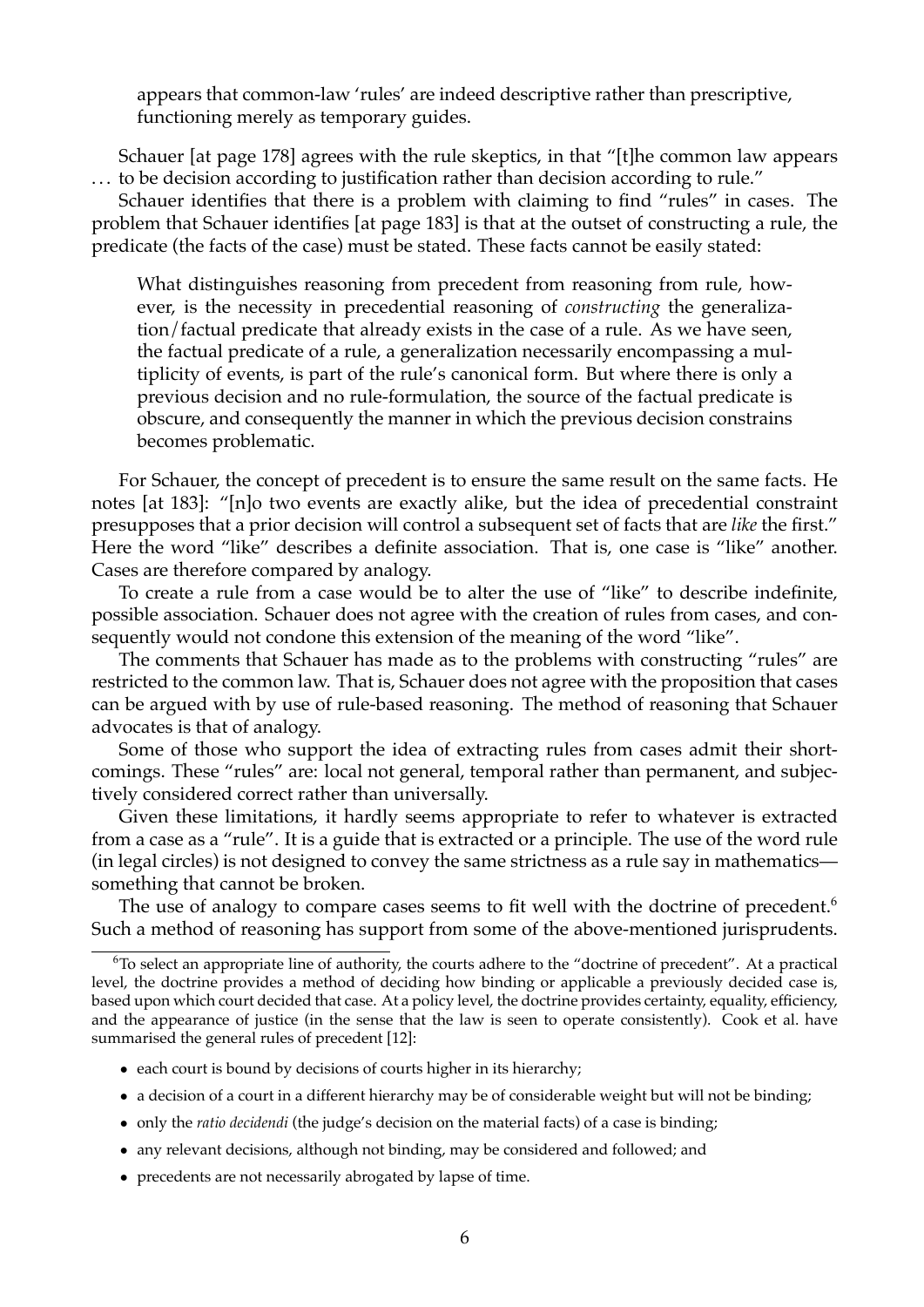The idea of analogy is to show how one thing is like another. The doctrine of precedent purports to treat like cases alike.

### <span id="page-8-0"></span>**4 The Design of SHYSTER-MYCIN**

SHYSTER-MYCIN combines MYCIN and SHYSTER, two previous expert systems. MYCI[N7](#page-8-1)  is a medical expert system, which was adapted for use in SHYSTER-MYCIN. SHYSTER $^{8}$  is a legal expert system, and was used without alteration in SHYSTER-MYCIN.

MYCIN's "certainty factor" is not used in SHYSTER-MYCIN.<sup>9</sup> The reason for this is the difficulty in scientifically establishing how certain a fact is in a legal domain. In medicine, the "certainty factor" can be established by calculating the error in measurement, or statistically measured certainties of test results. In the law, the vast majority of conclusions cannot be established by scientific methods and therefore a "certainty" cannot be attached to them. For example the speed of a motor vehicle can be observed and the level of certainty of that observation stated. However, the level of certainty that (given that speed) the driver was driving at an excessive speed in all the circumstances<sup>10</sup> cannot be determined by way of a formula[.11](#page-8-5) 

In SHYSTER-MYCIN, the MYCIN part is used to reason with the provisions of an Act of Parliament only. The MYCIN part is not used to reason with so-called rules from decided cases. Similarly, SHYSTER does not reason with the provisions of an Act—its domain is decided cases.

This clear delineation between the use of rule-based and case-based reasoning has not always been made in hybrid legal expert systems. Some previous hybrid systems would represent so-called "clear" cases using rules, storing the remaining cases in a case-based system (see for example CABARET [\[26,](#page-16-9) [27,](#page-16-10) [28,](#page-17-2) [30,](#page-17-3) [31,](#page-17-4) [32\]](#page-17-5) and GREBE [\[6,](#page-15-9) [7\]](#page-15-10)).

The SHYSTER part of SHYSTER-MYCIN has been left untouched, and is only called upon for questions relating to its knowledge on the definition of "authorization". In this

<span id="page-8-4"></span><span id="page-8-3"></span>

 $10$ For example, perhaps the driver was travelling faster than the posted speed limit, but was doing so because she was transporting to hospital a person who had just suffered a heart attack. Objectively she is "speeding" as she is travelling at a speed greater than the posted limit. Supposing that there is provision to be excused from a fine for speeding if the speeding was "necessary or not excessive in the circumstances", the case described in this footnote would fit the "necessary or not excessive in the circumstances" test, as she was speeding in the hope of saving a person's life. The objective fact can be described, noting the margin of error in making the measurement of the car's speed. This can be expressed using a "certainty factor". The subjective fact is a unique, subjective weighting of a multitude of secondary facts. As the weighting of the secondary facts is also subjective, a "certainty factor" cannot be attributed to the primary subjective fact.

<span id="page-8-5"></span> $11A$  statistician may claim that, with a sufficient number of cases, a certainty factor could be established. The first problem is that the majority of cases do not make it onto a public record, having been settled outside the court system. However, if we accept a large enough number of cases could be observed, taking the example in the previous footnote, the number of "valid excuse" cases could be compared with the total number of speeding cases, resulting in a "certainty factor". This would give the probability that the accused *may* have a valid excuse. Importantly it says nothing about the actual validity of the excuse. Consequently a "certainty factor", so determined, has a very limited use—it can only provide the user with an estimation of how valuable further facts may be.

<span id="page-8-1"></span><sup>&</sup>lt;sup>7</sup>Created through "collaboration between the medical and AI communities at Stanford" [\[15\]](#page-16-11), beginning in 1972. The version of MYCIN that was used for SHYSTER-MYCIN was created by Peter Norvig [\[20\]](#page-16-12) (and is available at <http://www.norvig.com/paip.html>). Consequently, comments about the system are comments about the Norvig version of MYCIN, not necessarily the original system itself. For an account of the original system, see [\[8\]](#page-15-11).

<span id="page-8-2"></span> $8$ Popple created SHYSTER as part of his PhD research at the Australian National University [\[24\]](#page-16-13). SHYS-TER "represents the state of the art in statistical legal reasoning" [\[23\]](#page-16-14). See also [<http://cs.anu.edu.au/](http://cs.anu.edu.au/software/shyster/)  [software/shyster/>](http://cs.anu.edu.au/software/shyster/).<br><sup>9</sup>Or, more precisely, all the certainty factors are set at 1.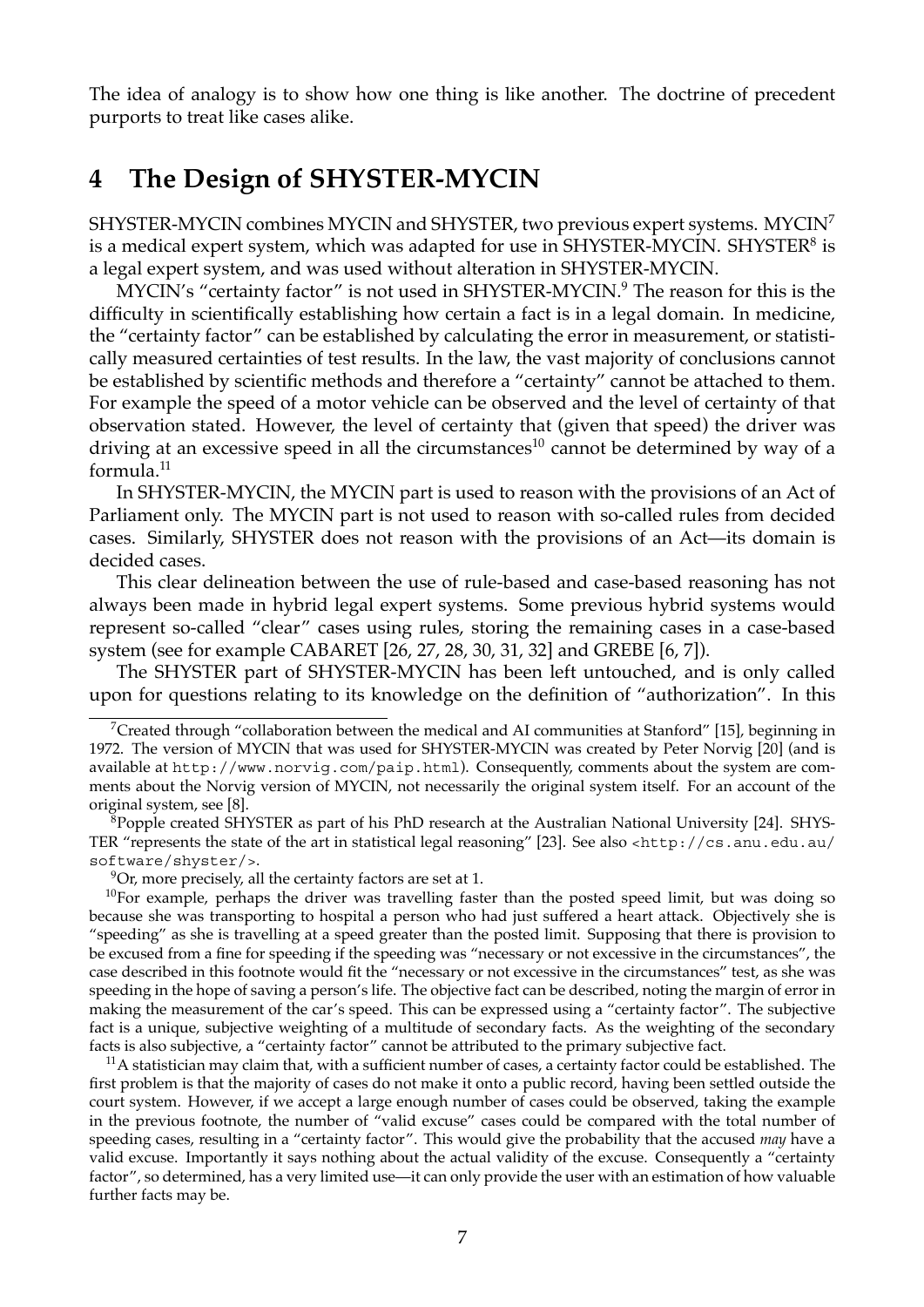way the SHYSTER part is like an expert that the MYCIN part calls upon when it cannot answer a question.

### **4.1 The intended use of SHYSTER-MYCIN**

SHYSTER-MYCIN is created as a tool for use by lawyers or para-legals. It is designed as a system that would fall into the "internal knowledge systems" quadrant of Susskind's "Legal Grid" [\[33,](#page-17-0) page 9]. That is, the system is designed to speed up internal processes of handling a matter. With an improved method of fact elicitation and classification, the system could be moved into the "online legal services" quadrant. This improvement would require the system to "get the facts right" when questioning a lay person.

### **4.2 The versions of SHYSTER-MYCIN**

SHYSTER-MYCIN was produced in three different versions. The first version was very basic, and was used to make a preliminary assessment of the appropriateness of coupling a rule-based and a case-based system to reason with sections and cases, respectively. The second version of the system had a greatly increased rule base, and alterations were made to the reporting of results so that reasons for a conclusion, rather just the conclusion, would be reported. The third version of the system produced more concise reports, by limiting the conclusions that would be reported.

#### **4.2.1 Version 1**

The first version of SHYSTER-MYCIN ("SM-v1") was created to provide a preliminary assessment of the approach that would be undertaken with the later versions of SHYSTER-MYCIN. That approach was to provide the MYCIN part with a rule base drawn from provisions of the Copyright Act, with SHYSTER available to be called upon when an "open textured" term<sup>12</sup> was encountered.

When an "open textured" term was encountered, the user was notified that it was a term that might be best answered by consulting the SHYSTER part. The user had a choice at this stage to answer the question based on their own knowledge, or to consult SHYSTER. If SHYSTER was consulted, the user answered SHYSTER's questions, and, at the end of the consultation, was given the likely result. The user then gave this answer to the MYCIN part. This allowed the user to "over-rule" the SHYSTER part if they so wished.

SM-v1 has a rule base of 16 rules; it draws conclusions based on the values of nine parameters. The rules are used to represent subsections 13(2), 36(1), and 101(1) of the Copyright Act. These are the three provisions of the Act in which the term "authorization" is used. As explained in section [2](#page-3-1) above, this term, whilst used in the Act, remains undefined.

The parameters for SM-v1 are the facts that are asked of the user or that are determined by applying rules to the facts obtained from the user. The parameters that SM-v1 uses are:

- 1. the name of the material;
- 2. the type of the material;
- 3. whether the accused was the owner of the material;
- 4. whether the accused had a licence to use the material;

<span id="page-9-0"></span><sup>12</sup>Specifically, for this system, the term "authorization".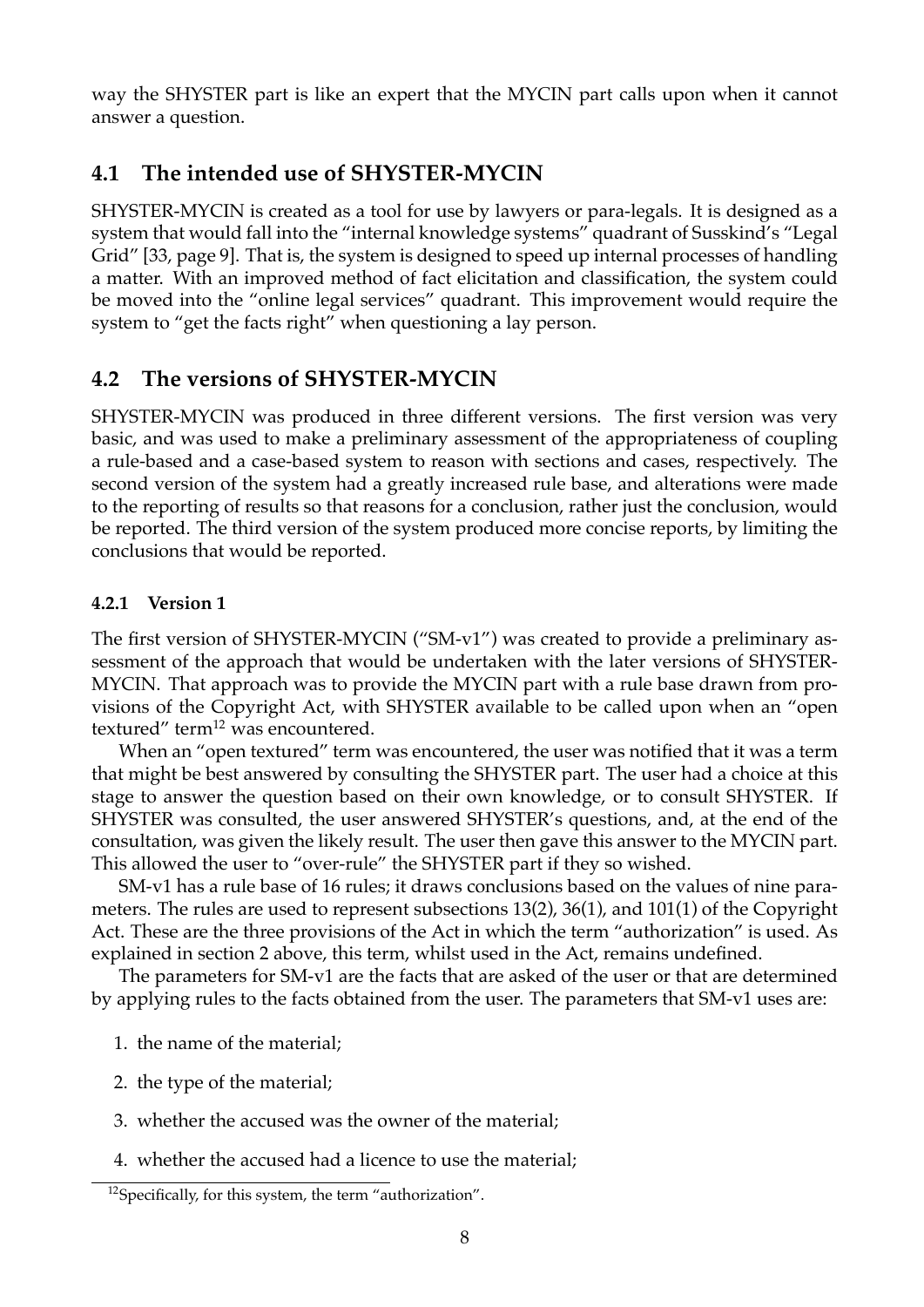- 5. whether the accused had authorized someone else to use the material;
- 6. whether the use of the material occurred in Australia;
- 7. whether the accused had infringed the owner's rights under subsection 13(2);
- 8. whether the accused had infringed the owner's rights under subsection 36(1); and
- 9. whether the accused had infringed the owner's rights under subsection 101(1).

The last three parameters are the "goal" parameters. These are the facts that SM-v1 attempts to establish by applying the rules it knows to the facts asked of the user in relation to parameters 1–6.

Interactions with SM-v1 indicated that the approach proposed would be valid, and worth continuing. The MYCIN part of SM-v1 was able to work logically through the provisions in the Act that were provided to it as rules. However, SM-v1 only "knew" of three subsections of the Act. This meant that the answers to questions asked by SM-v1 relied upon the user being familiar with the remainder of the Act. For example, the user had to make assessments as to "ownership" of copyrights—something covered by other provisions of the Act.<sup>13</sup> Also, that the copyright material was used by the accused, and that that use was an exercise of one of the exclusive rights $14$  for that material, were facts assumed by the system.

In advancing from SM-v1, more provisions of the Act had to be added to the system, and better reporting had to be implemented.

#### **4.2.2 Version 2**

SM-v2 uses the same approach as SM-v1 in that the MYCIN part reasons with provisions of the Copyright Act and the SHYSTER part reasons with decided cases. Version 2 differed from version 1 in three areas: the size of the rule base, the debugging of the MYCIN part, and the reporting of conclusions.

The rule base that the MYCIN part was working from was greatly expanded in version 2 as compared with version 1. The provisions of the Act that the MYCIN part knew were increased, making the system more realistic. This meant that most of the terms or concepts encountered in subsections 13(2), 36(1) and 101(1) were determined in surrounding sections. For example, to determine whether the accused was the owner of the copyright, rules representing subsection 35(2) were added to explain that a person who authored a work owned the copyright. In SM-v2 the provisions that the MYCIN part knows about are:

| the right to authorize acts;                                           |
|------------------------------------------------------------------------|
| the acts the owner has an exclusive right to (for works);              |
| determining the owner of a copyright (for works);                      |
| how copyright is infringed (for works);                                |
| the acts the owner has an exclusive right to (for subject matter other |
| than works);                                                           |
| determining the owner of a copyright (for subject matter other than    |
| works); and                                                            |
| how copyright is infringed (for subject matter other than works).      |
|                                                                        |

The rules that represent these provisions of the Act total 273. The number of parameters used by these rules increased from 9 to 56.

<span id="page-10-0"></span><sup>13</sup>Sections 35 and 97–100 of the Act.

<span id="page-10-1"></span><sup>14</sup>Sections 31 and 85–88 of the Act.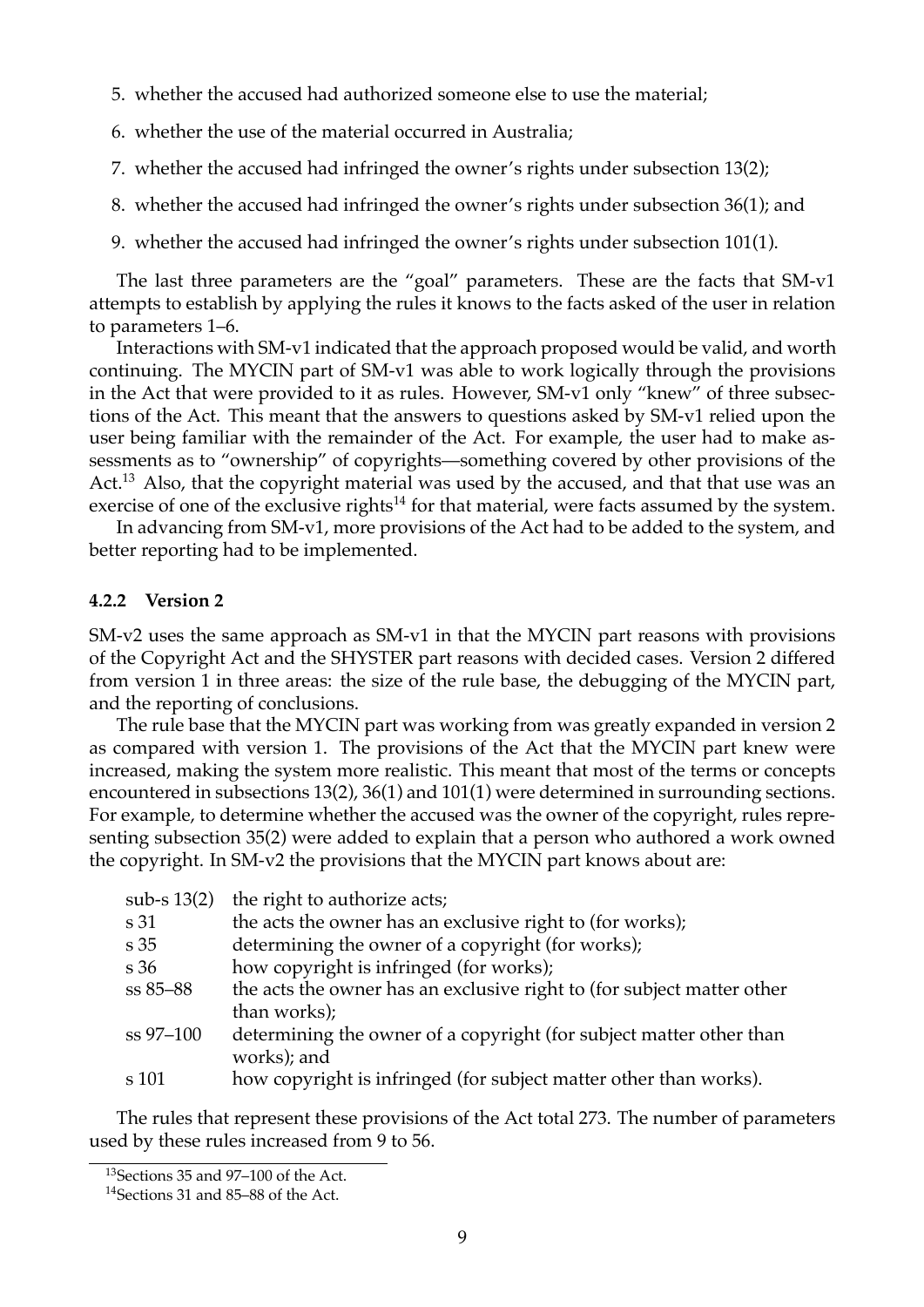In the process of expanding the rule base and altering the reporting (discussed below), it became apparent that a method of viewing how the MYCIN part stepped through its rules would be useful. To achieve this, the MYCIN reasoner was altered so that, when each question was asked, information about the rule currently under consideration was recorded in a file. This record was called a "stream of consciousness". It detailed why the MYCIN part was asking each question, and provided information as to how the system arrived at its conclusions.

This record was useful in debugging the rule base. The file provided a step-by-step record, which assisted in checking that the rules were entered in the way that they were meant to be entered, in order to accurately represent the provisions of the Act. This record of the stream of consciousness was also the first attempt to improve the reporting. However, it was immediately obvious that the record was far too long. All rules that came under considerations were recorded. This meant many non-firing<sup>15</sup> rules were included in the file. Thus the interesting parts were hidden by the sheer volume of the record.

Prior to altering the MYCIN part, the reporting was very limited. When a conclusion was reached, only the conclusion would be reported at the end of the consultation. Importantly, no reasons supporting the conclusion were reported.

The reporting of conclusions was improved in SM-v2 to make the MYCIN part fit with the generally accepted definition of an expert system. That is, an expert system should report on reasons for reaching conclusions, rather than simply return the conclusions.

The improvement to the reporting was made such that, when the reasoner was concluding a rule, the "report-why" function would be called upon. This function writes to a file the facts that were known, the rule that was applied to these facts, and the conclusion that was consequently made. The report is made using LATEX tags, so that the report from the MYCIN part can be combined with the output from the SHYSTER part (which also produces LATEX output), to produce a more cohesive report.

SM-v2 reported upon every conclusion drawn; this approach was slightly—but significantly—altered in SM-v3.

#### <span id="page-11-2"></span>**4.2.3 Version 3**

SM-v3 operated on the same rule base that SM-v2 did, however, the reporting of conclusions was altered. The reporting done by the MYCIN part was restricted to only reporting on conclusions that were made by relying on more than one fact.

### <span id="page-11-0"></span>**5 Testing and Results**

The reporting made by SHYSTER-MYCIN was assessed against three criteria: validity, conciseness and "correctness". The testing of SHYSTER-MYCIN was made by way of comparison with reports from three legal professionals.

### **5.1 The testing methodology**

To determine the appropriateness of the approach taken in SHYSTER-MYCIN, the reporting that it makes was assessed. To do this the system's report was compared with reports made by legal professionals. The test group consisted of three legal professionals: a law graduate, a practising solicitor with five years' experience and one with 30 years' experience.

<span id="page-11-1"></span><sup>&</sup>lt;sup>15</sup>When a rule "fires" it is activated. That is, the premise are all found to be true, and the consequence is to reach the prescribed conclusion, or perform the required action.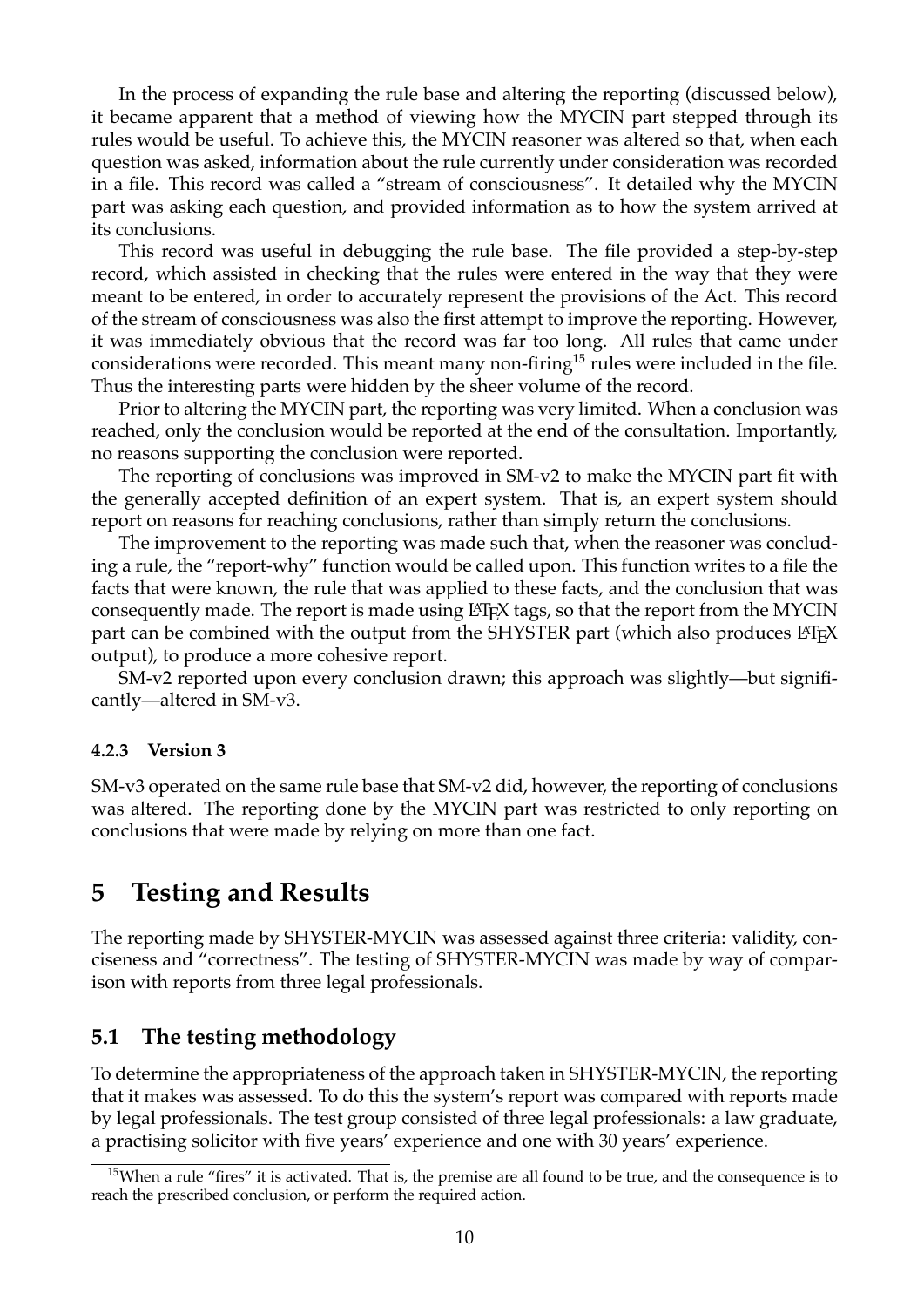None of the test group was expert in copyright law. The reason for selecting such a group of people was to make comparisons with SHYSTER-MYCIN on as level a playing field as possible. The test group was provided with the same material that SHYSTER-MYCIN was provided with.

This method of testing differs from previous evaluations of expert systems. Previously, expert systems were made to compete with human experts which were allowed to draw on years of experience and knowledge not represented in the expert system. Such an evaluation will result in comments about the inadequacy of the volume of knowledge in expert system. However, the expansion of an expert system's knowledge is simply a matter of time and resource.

The method of testing SHYSTER-MYCIN provides evaluation of the model of legal reasoning. Using this method of testing, if a model of legal reasoning is evaluated favourably, then appropriate investment can be made in expanding its knowledge.

#### **5.2 The testing process**

The test group was given a series of short questions to answer. The group was instructed to answer these questions using a short version of the Copyright Act and case summaries. The version of the Act was the same set of sections that SHYSTER-MYCIN knew (except for a few preliminary sections: 1–10). The cases summarised were those in SHYSTER's case law specification for the meaning of "authorization". The case summaries provided the test group with: the name of the case, the facts of the case and some commentary on the case. Using only these materials, the test group answered the questions.

SHYSTER-MYCIN was used to answer the same set of questions that the test group answered.

### **5.3 The validity**

A report by SHYSTER-MYCIN was valid if it referenced the same sections as a majority of the test group. SM-v2 took a lazy or verbose approach, reporting on every section on which it made a conclusion — this was invariably every section that it knew. SM-v3, on the other hand, only reported a handful of conclusions, yet also managed to make valid reports.

By limiting the reporting of SM-v3 to conclusions made on more than one fact, SM-v3 would reference the sections that the test group would reference and usually only 2–3 extra sections. SM-v2 would make approximately 11 excess references, as compared with the test group.

### **5.4 The conciseness**

The conciseness of each report was measured by counting the number of conclusions stated. The more concise a report was, the better it was considered to be. A concise report is considered to be the ideal because the system should be able to provide reasons for its conclusions, but should not regurgitate a copy of its rule-base as "explanation". Explanation should involve a condensing or summarising of information. The user should only be told the "interesting" parts—however that may be defined. However, a report should not become more concise at the expense of its validity.

On average, SM-v3 reported only 24% of the conclusions that SM-v2 reported. Just on this comparison, version 3 seems to have an advantage over version 2. According to SM-v3, most of the conclusions (approximately 3/4 of them) are uninteresting. The criterion that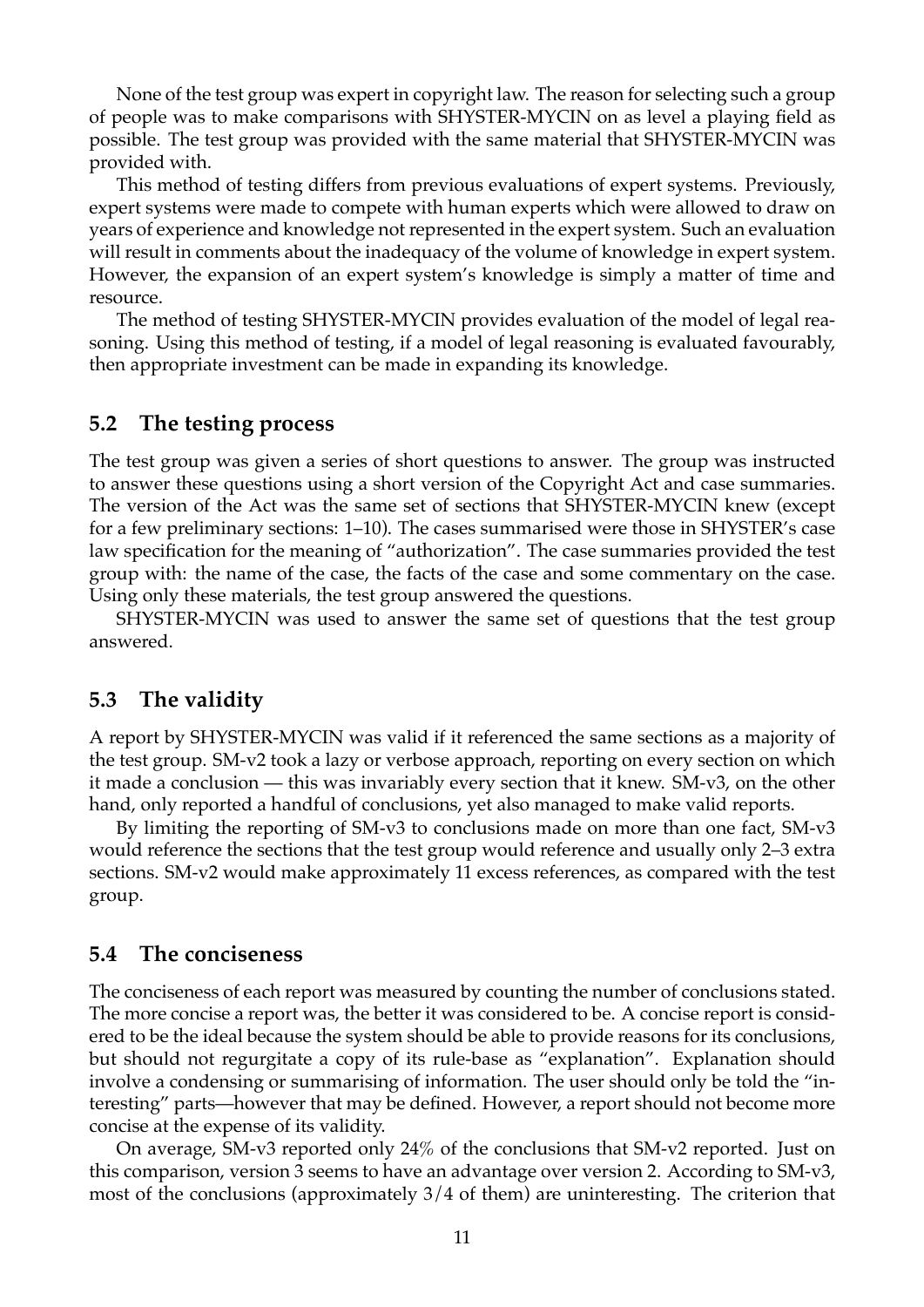SM-v3 uses to eliminate the uninteresting conclusions is to not report the conclusions made by applying a rule to a solitary fact (see section [4.2.3\)](#page-11-2). This criterion is based upon the idea that conclusions based on a single fact are simply one-to-one mappings between one fact and another and do not give the user any real information. At best the information that the user provided is regurgitated to them with a slightly different wording. Conversely, a conclusion is interesting if it is arrived at by combining several facts.

When comparing SM-v3 with the test group, it can be seen (in Figure [1\)](#page-13-0) that SM-v3 does perform much better than SM-v2, yet there is still room for improvement. On average the test group reported 12% of the conclusions that SM-v2 did, or about half as many as SM-v3 did. In answering Question 2, SM-v3 and the test group were fairly equal in the number of conclusions reported. SM-v3 reported on 6 conclusions, with the test group averaging just under 5. The greatest difference was observed in answers to Question 5: SM-v3 reported on 5 conclusions, each member of the test group reported on only one. It is suggested that by the time of Question 5, the test group decided to rely heavily upon references to their earlier answers and, as a consequence, only had a single conclusion each to report.



<span id="page-13-0"></span>Figure 1: The number of conclusions reported for each question

#### **5.5 The "correctness"**

The "correctness" of the report is assessed by seeing if the "right" result is returned as an answer to the question raised by the factual scenario. The "right" result is not a scientifically observable fact—in the legal domain, several answers may be logically correct. That is, the answer is a logical conclusion that results from the application of Acts of Parliament and the Common Law to the facts of the present case. Therefore, to assess the "correctness" of the results reported by SHYSTER-MYCIN, there must be some method of determining the "right" result for each question.

To this end, the results given by the test group were taken to be representative of the "right" result. As there were three members of the test group, the "right" result would be the result returned by a majority of the group. In this way the test group was akin to a panel of three judges hearing a case. It is therefore assumed that the results of the test group are indicative of a good answer and, when taking the majority view, a "right" answer.

A "correct" system will provide answers that are the same as the majority of the legal experts in the test group.

SM-v2 and SM-v3 operate on the same rule base and use the same methods for accessing and concluding rules. Their difference is only in the reports they make. Therefore, because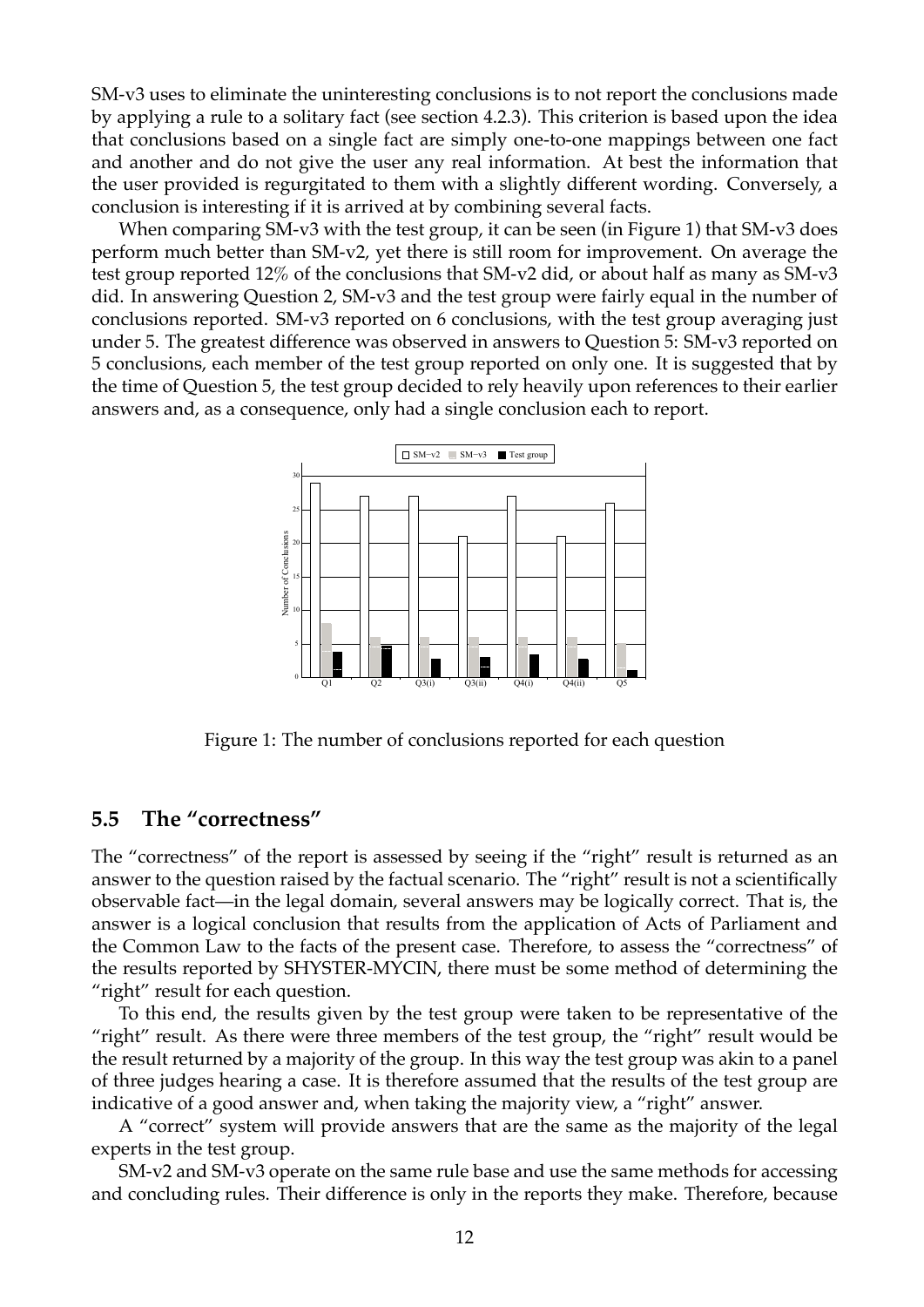the rules that they use and their use of them is the same, they will always return the same result for the same set of answers to their questions. For this reason, when assessing the correctness of the system, the system generally (versions 2 and 3) will be referred to.

SHYSTER-MYCIN agreed with the experts for each answer to the questions. When opinion was divided amongst the experts, the system agreed with the majority view. The test group agreed on the result for each question except for two questions. These splits in the decisions of the test group arose because of disagreements over the classification of facts. When the facts as classified by the minority were used to answer SHYSTER-MYCIN's questions, the answer given by the minority was returned.

These results indicate that the system provides "correct" answers. Further, these results also indicate that a crucial part of reaching a decision is the initial step of classifying the facts of the case.

### **6 Conclusions**

The results of testing SHYSTER-MYCIN show that the approach taken in constructing the system is appropriate. That is, it is appropriate to use rule-based reasoning when dealing with statutes, and it is appropriate to use case-based reasoning when dealing with cases.

The results suggest that if the entire Copyright Act and associated cases were represented within SHYSTER-MYCIN (that is, with the whole Act represented in the MYCIN part, and all of the open-textured concepts resolvable by reference to an enhanced case-base in the SHYSTER part), the system would be expert in the entire body of copyright law.

#### **6.1 Future research**

Given sufficient time and resources, the entire Copyright Act and relevant cases could be represented in SHYSTER-MYCIN.

Before translating the entire Act into rules for the MYCIN part, some sort of rule management system should be created. This is because, in creating SHYSTER-MYCIN, it was observed that a great number of rules are required to represent only a small number of provisions in the Act. Without a rule management system, the rule-base is "fragile": that is, changing it would most likely result in error.

The system could be further improved in the conciseness of the reporting by the MYCIN part. By defining a "positive conclusion", the reporting could be further restricted to only report conclusions made on more than one fact which was concluded positively. A "positive conclusion" would have the effect of assigning a direction to a fact. A positive answer would be one that brings the system a step closer to a goal.<sup>16</sup>

Although left untouched in the construction of SHYSTER-MYCIN, the reasoning performed by SHYSTER could be altered. Methods of analogy other than nearest neighbour could be employed by SHYSTER to select cases.<sup>17</sup>

The facts collected by the MYCIN and SHYSTER parts should be shared between the two expert systems. At present they each store their own sets of facts, and do not pass information between each other. If the facts were stored commonly, then the potential for a user to be asked the same question twice is eliminated. This has two benefits: the user does not become annoyed or frustrated by double-questioning, and conflicting answers are not provided[.18](#page-14-2) 

<span id="page-14-1"></span><span id="page-14-0"></span> $^{16}$ The answer "false" could be "positive" under this system, depending on how the question is phrased.  $17$ As suggested by Popple [\[25,](#page-16-3) page 251].

<span id="page-14-2"></span> $^{18}$ Otherwise the SHYSTER part and the MYCIN part could be working on the basis of inconsistent facts.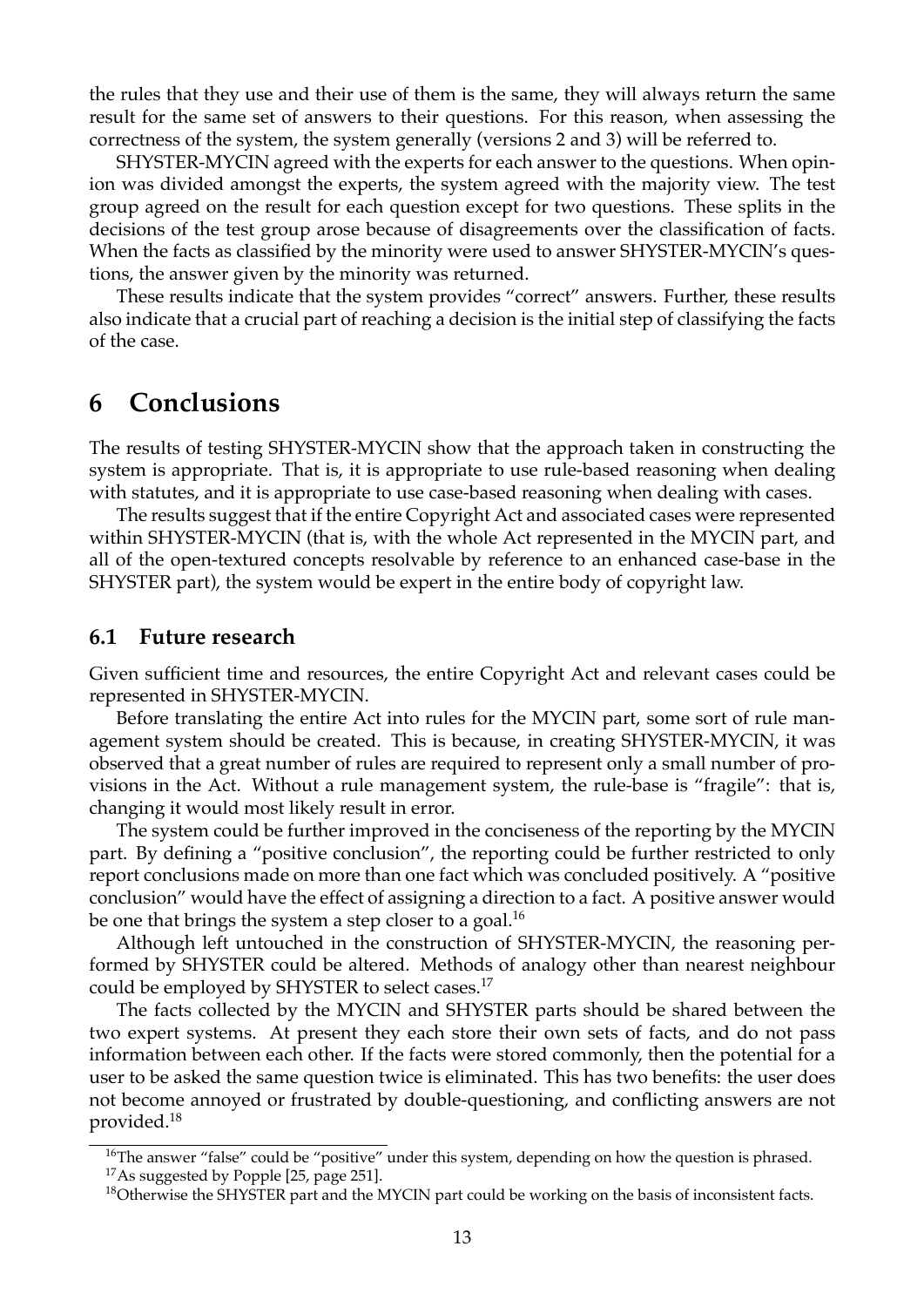SHYSTER-MYCIN could be tested by comparing the results given by the system when used by lay-people with the answers given by experts. This would test whether SHYSTER-MYCIN can accurately gather facts by questioning a person. Fact elicitation/classification is one of the areas that Susskind identifies as requiring greater research [\[33\]](#page-17-0). A system capable of getting the facts right by questioning a lay person would fall within the "online legal service" quadrant of Susskind's "Legal Grid" [\[33,](#page-17-0) page 9]. Such a system could be of great use both commercially and for society.

#### **7 Acknowledgments**

Thanks to Mr T. E. O'Callaghan, General Counsel, Citibank, N. A. for editorial assistance.

## **References**

- <span id="page-15-4"></span>[1] AARNIO, Aulis 1977, *On Legal Reasoning*, Turun Yliopisto.
- <span id="page-15-5"></span>[2] ALLEN, Carleton Kemp 1930, *Law in the Making* (second edition), Oxford University Press.
- <span id="page-15-6"></span>[3] ALLEN, Carleton Kemp 1964, *Law in the Making* (seventh edition), Oxford University Press.
- <span id="page-15-3"></span>[4] AUSTIN, J 1832, *The Province of Jurisprudence Determined*, Weidenfeld & Nicolson.
- <span id="page-15-1"></span>[5] BING, Jon 1990, "Legal decisions and computerized systems", in *From Data Protection to Knowledge Machines: The Study of Law and Informatics*, ed. P Seipel, Kluwer Law and Taxation Publishers.
- <span id="page-15-9"></span>[6] BRANTING, L Karl 1989, "Representing and reusing explanations of legal precedents", in *Proceedings of the Second International Conference on Artificial Intelligence and Law (ICAIL-89)*, University of British Columbia, Vancouver, pp. 103–10.
- <span id="page-15-10"></span>[7] BRANTING, L Karl 1991, "Reasoning with portions of precedents", in *Proceedings of the Third International Conference on Artificial Intelligence and Law (ICAIL-91)*, St Catherine's College, Oxford, pp. 145–54.
- <span id="page-15-11"></span>[8] BUCHANAN, Bruce G and SHORTLIFFE, Edward H (eds) 1985, *Rule-Based Expert Systems: The MYCIN Experiments of the Stanford Heuristic Programming Project*, Addison-Wesley Publishing Company.
- <span id="page-15-7"></span>[9] CALLEROS, Charles R. 1994, *Legal Method and Writing* (second edition), Little, Brown & Company.
- <span id="page-15-0"></span>[10] CHANDLER, James P 1974, "Computers and case law", *Rutgers Journal of Computers (Technology) and the Law*, vol. 3, pp. 202–18.
- <span id="page-15-2"></span>[11] CHINHENGO, Austin 2000, *Essential Jurisprudence* (second edition), Cavendish Publishing Limited.
- <span id="page-15-8"></span>[12] COOK, Catriona, CREYKE, Robin, GEDDES, Robert and HOLLOWAY, Ian 2001, *Laying Down the Law* (fifth edition), Butterworths.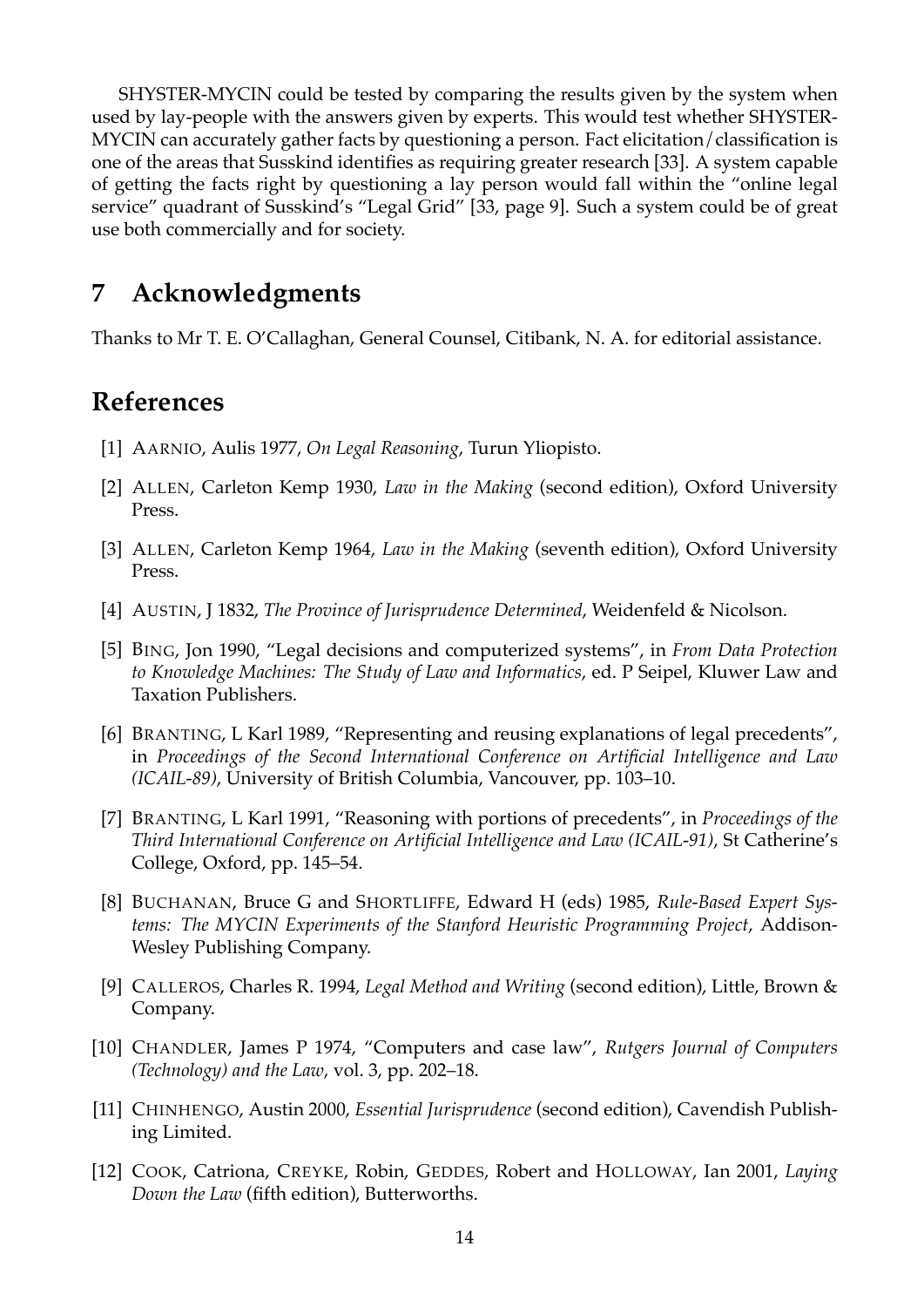- <span id="page-16-5"></span>[13] EISENBERG, Melvin Aron 1988, *The Nature of the Common Law*, Harvard University Press.
- <span id="page-16-4"></span>[14] HART, H. L. A. 1994, *The Concept of Law* (second edition), Oxford University Press.
- <span id="page-16-11"></span>[15] JACKSON, Peter 1986, *Introduction to Expert Systems*, Addison-Wesley Publishing Company.
- <span id="page-16-8"></span>[16] LEITH, Philip 1986, "Legal expert systems: Misunderstanding the legal process", *Computers and Law*, no. 49, pp. 26–31.
- <span id="page-16-6"></span>[17] LEVI, Edward H. 1961, *An Introduction to Legal Reasoning* (seventh edition), The University of Chicago Press.
- <span id="page-16-7"></span>[18] MCCOUBREY, Hilaire and WHITE, Nigel D. 1999, *Textbook on Jurisprudence* (third edition), Blackstone Press Limited.
- <span id="page-16-2"></span>[19] MCKEOUGH, Jill, BOWERY, Kathy and GRIFFITH, Philip 2002, *Intellectual Property (Commentary and Materials)* (third edition), Lawbook Co.
- <span id="page-16-12"></span>[20] NORVIG, Peter 1992, *Paradigms of Artificial Intelligence Programming: Case Studies in Common Lisp*, Morgan Kaufmann.
- <span id="page-16-0"></span>[21] O'CALLAGHAN, Thomas Alexander 2003, *A Hybrid Legal Expert System*, Honours thesis, Department of Computer Science, Faculty of Engineering and Information Technology, The Australian National University, Canberra, February. [<http://cs.anu.edu.](http://cs.anu.edu.au/software/shyster/tom/thesis.pdf)  [au/software/shyster/tom/thesis.pdf>](http://cs.anu.edu.au/software/shyster/tom/thesis.pdf).
- <span id="page-16-1"></span>[22] O'CALLAGHAN, Thomas A., POPPLE, James and MCCREATH, Eric 2003, "SHYSTER-MYCIN: A hybrid legal expert system", in *Proceedings of the Ninth International Conference on Artificial Intelligence and Law (ICAIL-03)*, Edinburgh, Scotland, 24–28 June, ACM, pp. 103–4. ISBN 1 58113 747 8. [<http://cs.anu.edu.au/software/shyster/tom/](http://cs.anu.edu.au/software/shyster/tom/icail-03.pdf)  [icail-03.pdf>](http://cs.anu.edu.au/software/shyster/tom/icail-03.pdf).
- <span id="page-16-14"></span>[23] PANNU, Anandeep 1995, "Using genetic algorithms to inductively reason with cases in the legal domain", in *Proceedings of the Fifth International Conference on Artificial Intelligence and Law (ICAIL-95)*, College Park, Maryland, 21–24 May, pp. 175–184.
- <span id="page-16-13"></span>[24] POPPLE, James 1993, *SHYSTER: A Pragmatic Legal Expert System*, PhD thesis, The Australian National University, Canberra, April. ISBN 0 7315 1827 6. [<http://cs.anu.edu.](http://cs.anu.edu.au/~James.Popple/publications/theses/phd.pdf)  [au/˜James.Popple/publications/theses/phd.pdf>](http://cs.anu.edu.au/~James.Popple/publications/theses/phd.pdf).
- <span id="page-16-3"></span>[25] POPPLE, James 1996, *A Pragmatic Legal Expert System*, Applied Legal Philosophy Series, May, Dartmouth, Aldershot. ISBN 1 85521 739 2. [<http://cs.anu.edu.au/˜James.](http://cs.anu.edu.au/~James.Popple/publications/books/shyster.pdf)  [Popple/publications/books/shyster.pdf>](http://cs.anu.edu.au/~James.Popple/publications/books/shyster.pdf).
- <span id="page-16-9"></span>[26] RISSLAND, Edwina L 1990, "Artificial intelligence and law: Stepping stones to a model of legal reasoning", *The Yale Law Journal*, vol. 99, no. 8, June, pp. 1957–81.
- <span id="page-16-10"></span>[27] RISSLAND, Edwina L and SKALAK, David B 1989, "Combining case-based and rulebased reasoning: A heuristic approach", in *Proceedings of the Eleventh International Joint Conference on Artificial Intelligence (IJCAI-89)*, Detroit, Michigan, pp. 524–530.